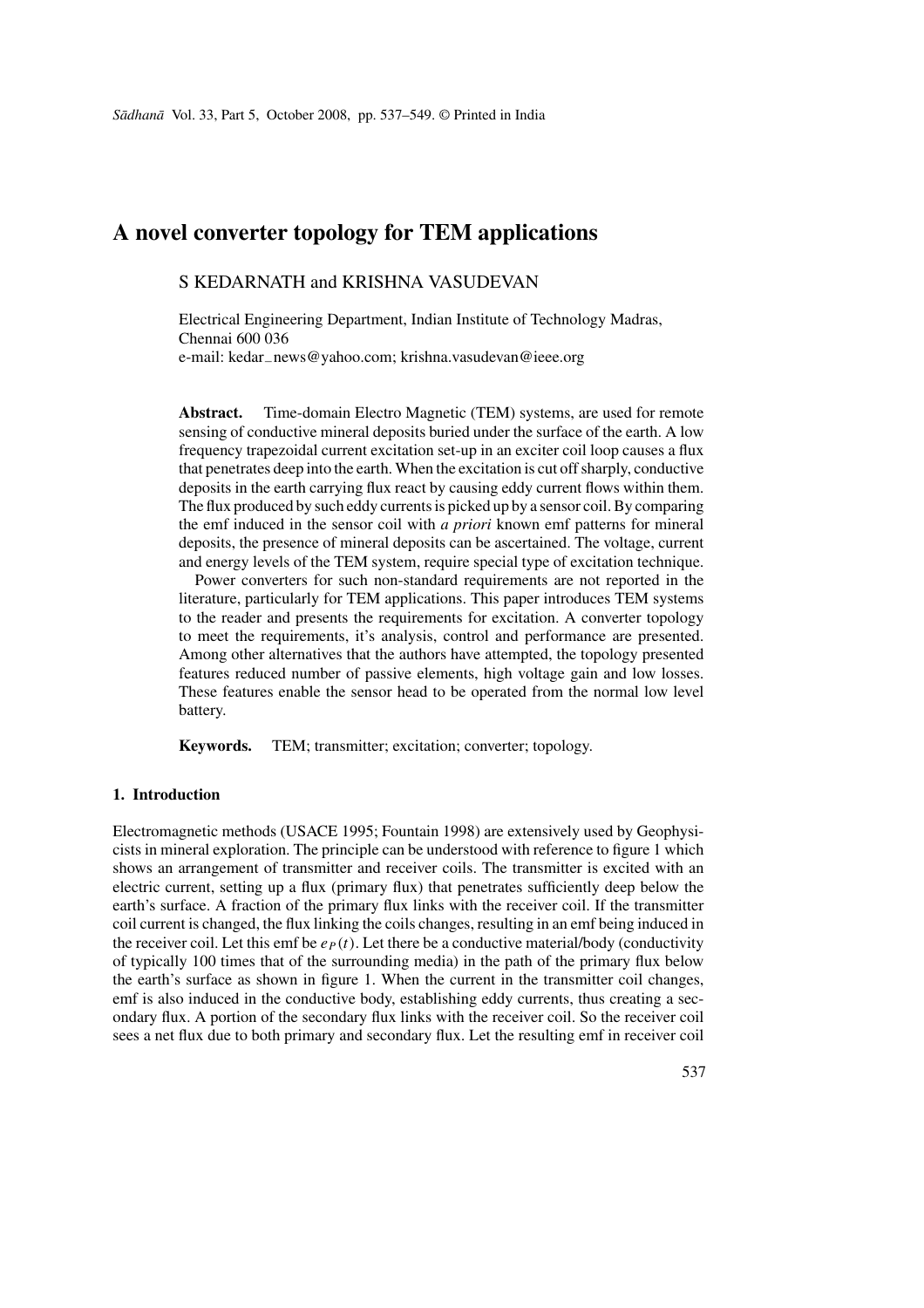# 538 *S Kedarnath and Krishna Vasudevan*

be  $e_{PS}(t)$ . A difference in these emfs  $e_{PS}(t) - e_P(t)$  indicates the presence of a conductive body anomaly. An interpretation (Ravenhurst 2001 ) of such induced emfs is an established procedure, leading to the identification of the conductivity anomaly to be of a particular material, at a certain depth, dip and volume. Based on the nature of the excitation currents, such detection systems are classified as frequency domain (FEM) or time domain systems (TEM). Of them, TEM systems provide feasibility for greater exploration depths (Geotechairborne 2007a) and are either airborne (Fountain 1998), semi-airborne or ground based (Smith *et al* 2001). TEM systems flown by helicopters (HTEM) (Sattel 2006; Sorensen and Auker 2004) as in figure 1 are preferred. This paper is concerned with power electronics for excitation in HTEM systems.

#### 1.1 *HTEM System requirements*

The transmitter coil of a HTEM system consists of few turns, typically circular in shape with diameters up to 25 m. The receiver is a coplanar, concentric coil with much less diameter and having several turns. TEM systems typically use half-sine, triangular, square or trapezoidal current waveforms. Trapezoidal current (Geotechairborne 2007b) excitation is preferred, whose waveform is shown in figure 2. The excitation requirements are as follows;

- establish a steady current in the transmitter
- abruptly reduce this current to zero and
- record the receiver coil voltage (after the transmitter transmitter current falls to zero, for a duration of 1 ms to 10 ms) for off-line signature analysis and mineral detection at that location.

The current pulse through the coil has a short rise time  $(T_R)$  of about 200  $\mu$ s. Constant current is maintained in the coil for a certain duration ( $T<sub>S</sub> = 1$  ms to 10 ms). The current



**Figure 1.** The helicopter TEM (HTEM) system.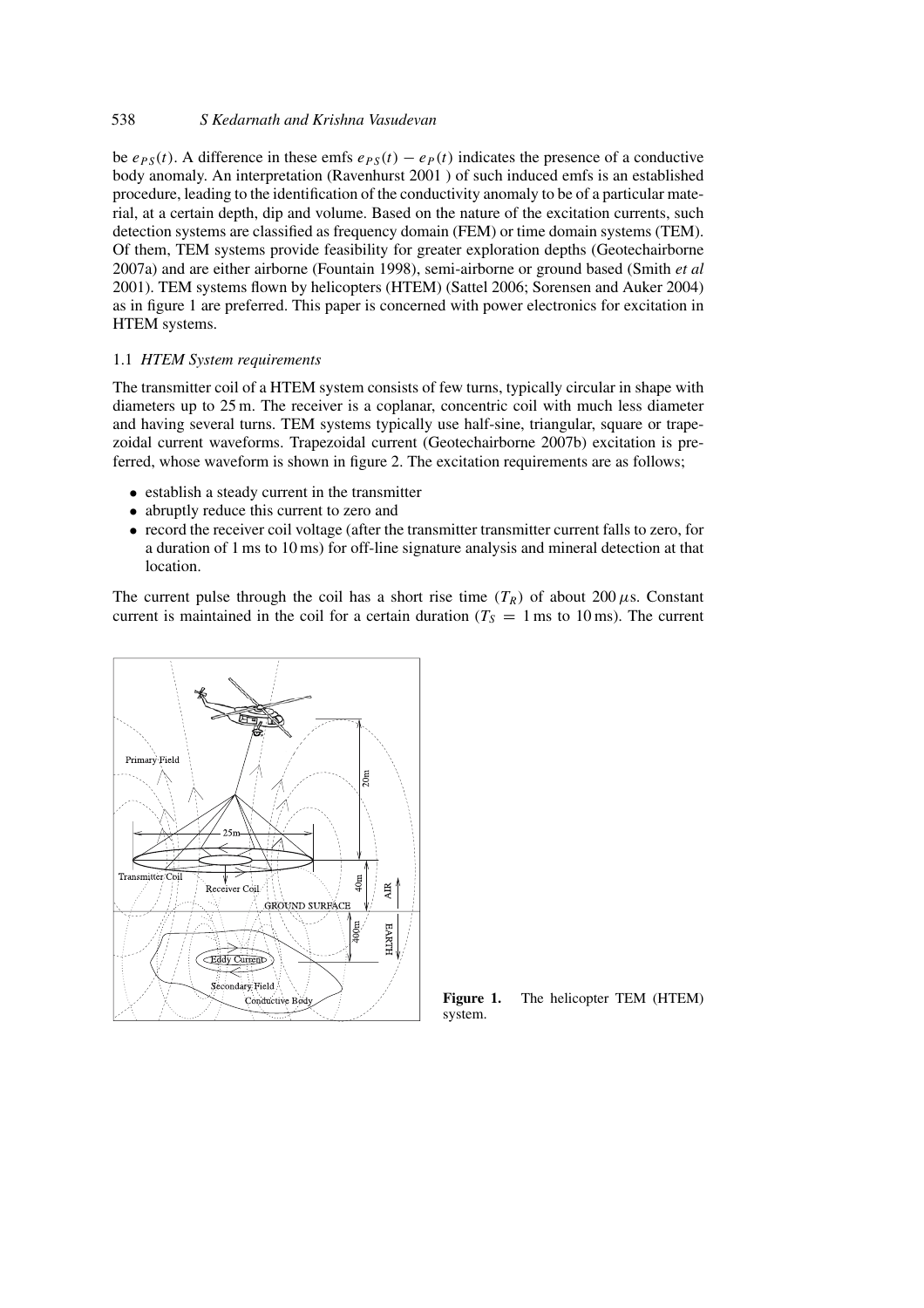

Figure 2. Voltage requirement of the transmitter coil of TEM system.

through the coil is then switched OFF and the fall time  $(T_F)$  is regulated to 200  $\mu$ s. Larger exploration depths require that the excitation current have larger amplitude and smaller fall time. After a zero current interval  $(T_Z)$ , the cycle repeats at 25/75/125 Hz rate. In the laboratory scale implementation presented in this paper, the transmitter coil inductance '*L*' is 940  $\mu$ H, current amplitude (*I*) is taken to be 30 A, and the source voltage 12 V. In an actual full scale implementation,  $L = 3$  mH,  $I = 300$  A, requiring  $V_R = V_F = 4500$  V (these being the voltage across the transmitter coil during current rise and fall times respectively; see figure 2, while the typical supply voltage may be about 100 V.

This paper proposes a novel converter topology to meet these excitation current requirements. A novel control method 'leading edge modulation' is proposed to stabilize the dc bus voltage. The topology permits the operation of TEM systems requiring several kilo volt excitation directly from a low voltage battery. Section 2 describes the proposed topology, the operating modes, current control and voltage control. The capacitor voltage dynamics' modelling, and the overall control scheme are discussed in  $\S$  3. The experimental results from the laboratory prototype are presented in § 4. Finally, the conclusions drawn are presented in § 5.

#### **2. Proposed topology and modes of operation**

The proposed converter topology is shown in figure 3a. The R-L load represents the transmitter coil. The operation of the circuit can be divided into 4 modes (shown in figure 3) as follows.

#### 2.1 *Modes of operation*

2.1a *Mode-1:* This, first operating mode in a cycle, starts with the required voltage across the capacitor. Switches *SA* and *SAB* are turned ON and the load current increases from zero to *I* in time  $T_R$ .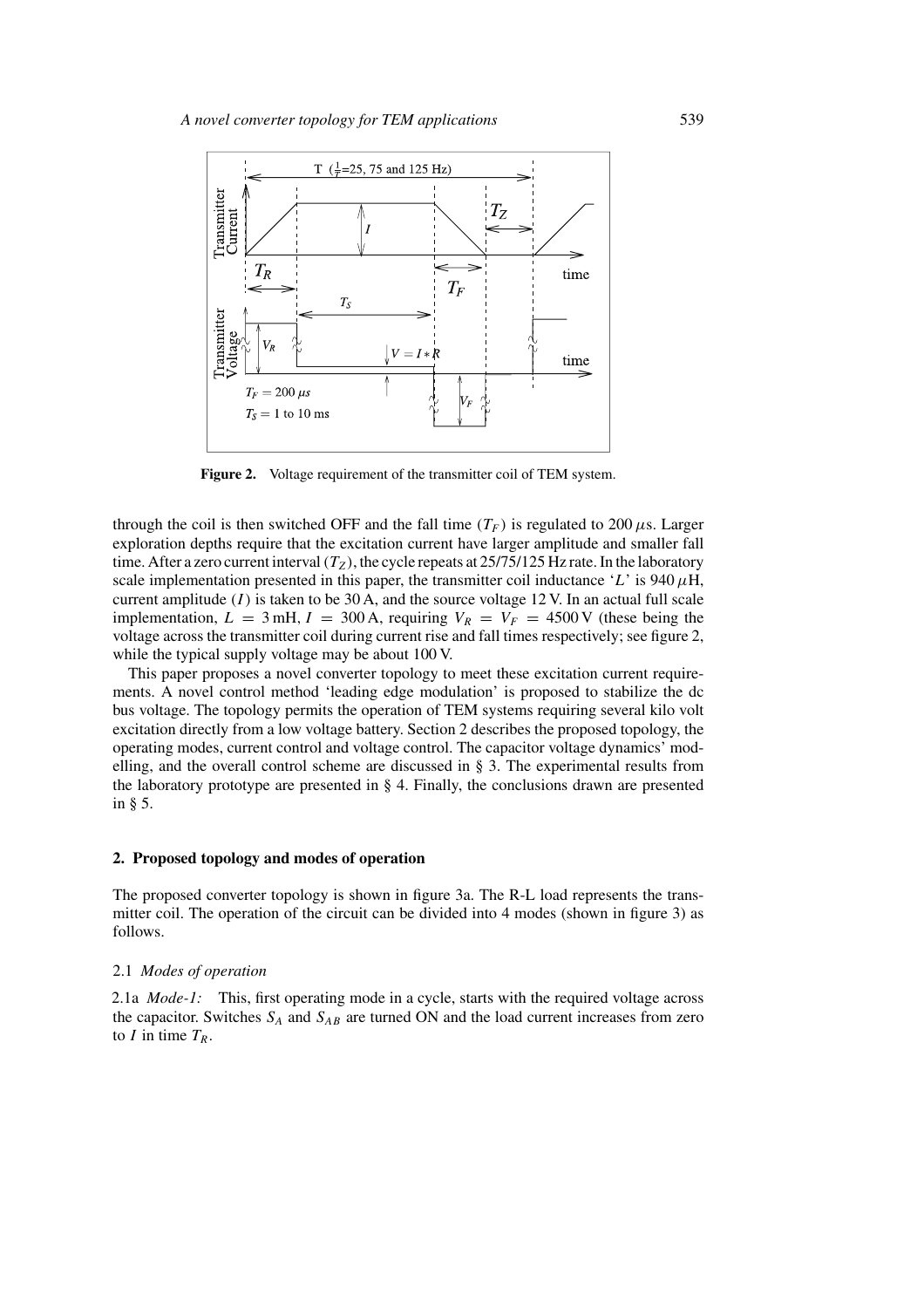

**Figure 3.** Proposed topology.

2.1b *Mode-2:* Switching OFF of  $S_A$  initiates this mode.  $S_B$ ,  $D_1$  are operated cyclically resulting two sub-modes; Mode-2a and Mode-2b, correspondingly when each of them is ON and the other is OFF. During this interval the load current is maintained at an average value *I* .

2.1c *Mode-3:* At the end of second interval, all controlled switches are turned OFF. Due to the inductive nature of the load, the diodes  $D_1$  and  $D_2$  are forced into conduction mode, and the converter enters the Mode-3 of circuit operation. The capacitor voltage forces the load current to fall and reverse its direction. Since the diodes cannot conduct the reverse current, they are commutated to OFF state and circuit enters Mode-4.

2.1d *Mode-4:* All switches and diodes are in OFF state and load current is zero for the entire interval. Then this cycle repeats.

#### 2.2 *Converter current control*

The converter control system is given a square wave current reference of required amplitude, ON duration  $T<sub>S</sub>$  and frequency. The cycle starts with the current reference going high and the circuit enters Mode-1.  $S_A$  and  $S_{AB}$  are switched ON. The capacitor voltage appears across the load and current increases linearly. When the load current reaches *I* , Mode-1 ends and Mode-2 begins. During Mode-2,  $S_{AB}$  is ON for the entire interval. Switch  $S_B$  and diode  $D_1$ are used to regulate the load current. In this implementation, simple hysteresis control is used for this purpose. When the current reference goes zero, the circuit enters Mode-3. There is a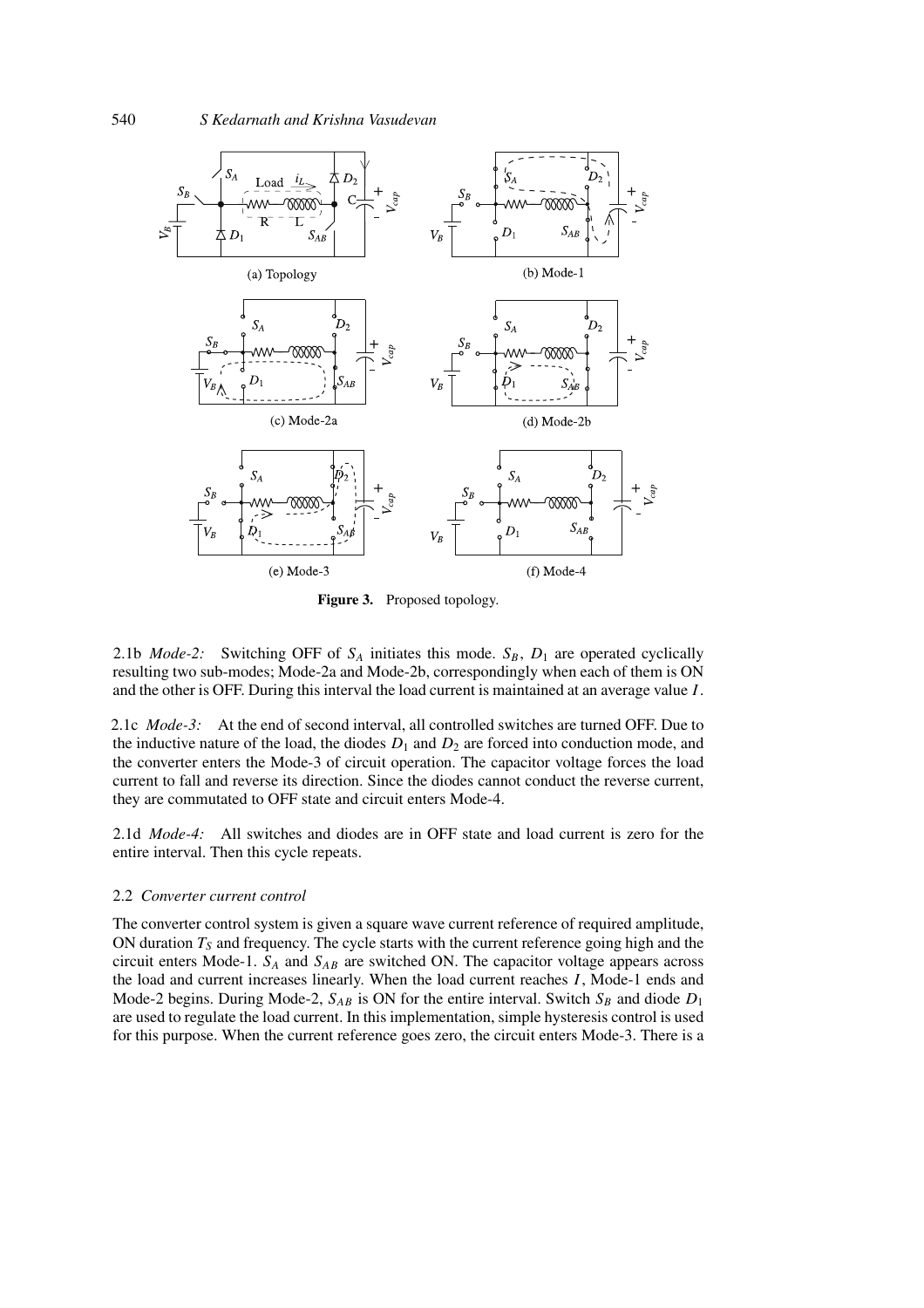

**Figure 4.** Load current: Simulated result from SABER.

finite time taken by the load current to fall to zero in this mode. A typical waveform is shown in figure 4.

### 2.3 *Capacitor voltage control*

During Mode-1, the capacitor (with an initial voltage of  $V_{TRF}$ ) is connected across the load, until the load current increases to *I*. The energy  $E_{loadTR}$  transferred to L is  $0.5LI^2$ . During this process, some finite energy is collectively lost in R (the equivalent load resistance), and in the drops across  $S_A$  and  $S_{AB}$ . So the capacitor effectively loses an energy  $E_{TR}$  during Mode-1. Similarly during Mode-3, the load energy is transferred to the capacitor. But some energy is lost in the process in R, the load resistance and in diodes  $D_1$  and  $D_2$ . Thus effectively  $E_{TF}$  is gained by the capacitor. If  $E_{TR} > E_{TF}$ , the capacitor effectively loses energy and the voltage falls to reflect this loss. Similarly if  $E_{TR} < E_{TF}$ , the capacitor gains energy over the cycle and accordingly the voltage goes up. During steady state one has to ensure that  $E_{TR} = E_{TF}$ for steady capacitor voltage and hence there is a need for regulating the capacitor voltage.

Further, The current fall time  $T_F$  is a critical requirement. Since the capacitor voltage dictates the fall time, it is to be well regulated. When the current amplitude changes, the capacitor voltage also needs to be set to a appropriate value. Control of capacitor voltage required on account of this requirement also. The capacitor voltage can be controlled by controlling *ET R* and  $E_{TF}$ .  $E_{TR}$  can be controlled by controlling the duration of  $T_R$ . By reducing  $T_R$ , we can reduce  $E_{TR}$  and vice versa. Similarly  $E_{TF}$  can be controlled by controlling the duration of  $T_F$ . In the present application, the requirements during  $T_F$  are critical. So  $T_F$  is not modified. Only *TR* is changed by an acceptable amount. This technique is termed as *Leading Edge Modulation*, as shown in figure 5. In the figure, the single shaded regions correspond to the intervals when the capacitor discharges into the load. When the capacitor voltage is desired to be increased, this interval is lesser than ideal, while it is higher if we would like to reduce the voltage. Though this would mean that the load current is not the steady value of *I* at the end of mode-1, the surplus/deficit is removed by the subsequent hysteresis operation of mode-2. This is shown by the cross hatched regions in figure 5. Since the current fall interval is the same, the capacitor charging time is not affected. Thus while  $E_{TF}$  is not changed,  $E_{TR}$  is controlled to affect the net energy lost/gained by the capacitor. In this manner, by controlling the leading edge of the load current pulse, the capacitor voltage control is attempted in this work. The capacitor voltage dynamics need to be modelled so as to regulate/track the changes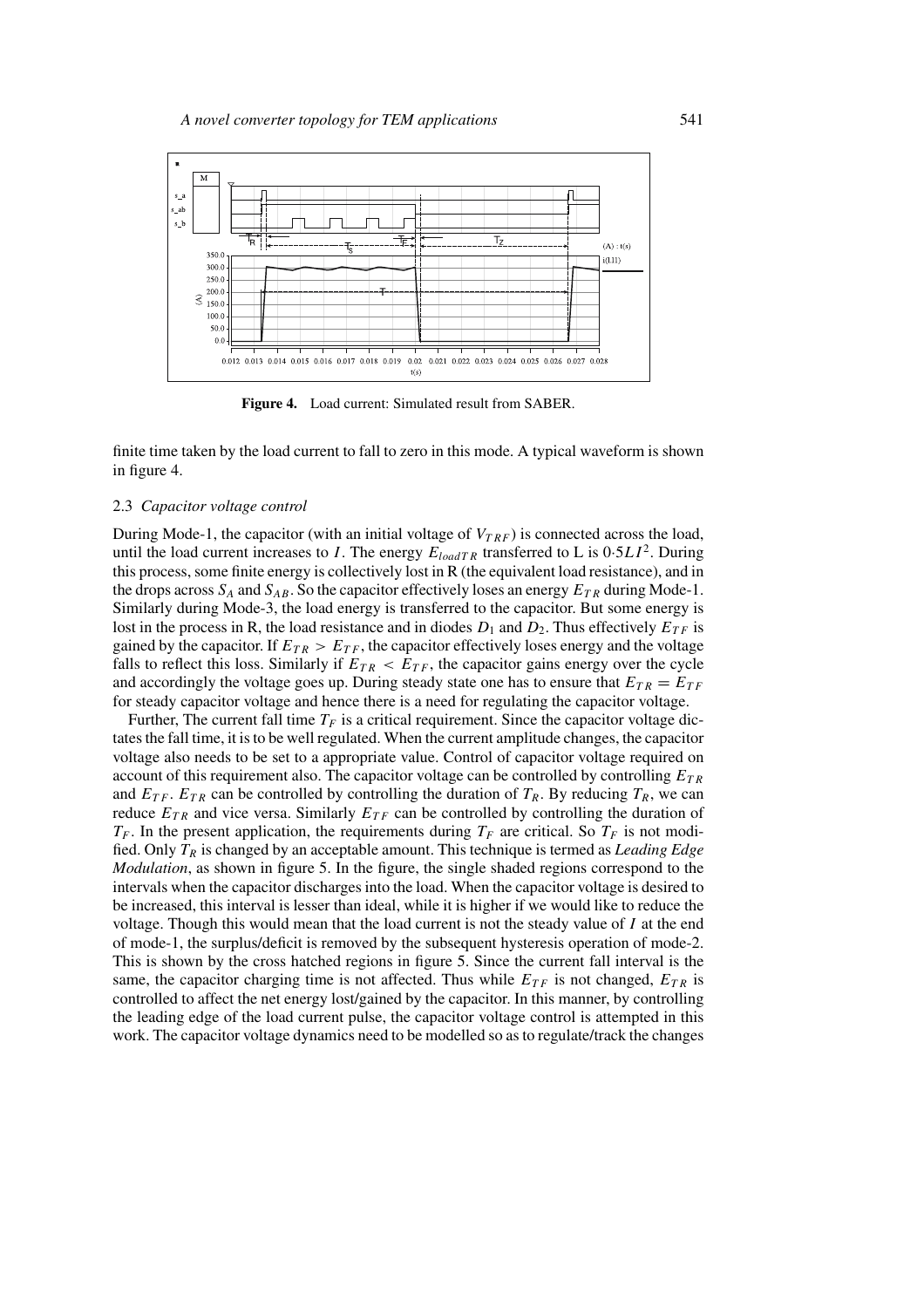

**Figure 5.** Leading edge modulation.

in current. The modelling of the system dynamics when using leading edge modulation is presented in the next section.

#### **3. Modelling the capacitor voltage dynamics**

The typical load current and capacitor current are shown in figure 6. The capacitor current as shown is discontinuous. Principles of converter analysis are presented in Mohan *et al* (2003). Erickson & Maksimovic (2005) discusses modelling conventional converters, Jian *et al* (2001) discusses modelling of converters in discontinuous conduction mode. For the current hysteresis controller, the current reference during Mode-2 is  $I$ , while for intervals  $T_F$ and  $T_R$  the current reference is zero. With Leading Edge Modulation, the capacitor voltage is to be controlled by varying  $T_R$  interval. An easy way to adjust  $T_R$  (with same hysteresis controller used in the other modes) to vary the level of the reference current during Mode-1. Let the current for the hysteresis controller during Mode-1 be *IC*. To effect an increase in the capacitor voltage,  $I_C$  is decreased and vice-versa. Mode-1 ends when load current reaches  $I_C$ (instead of *I* ). In Mode-2, the hysteresis controller acts to bring the load current to *I* and so the load current at the beginning of Mode-3 is *I* . The Hysteresis current controller thus acts in a way to remove the effects of the load inductance on the dynamics of the capacitor voltage. If  $\langle i_{cap}(t) \rangle_T$  is the average capacitor current and  $\langle v(t) \rangle_T$  is the average capacitor voltage over the interval *T* , then the dynamics of the capacitor voltage (neglecting resistance and other



Figure **6.** Capacitor voltage dynamics.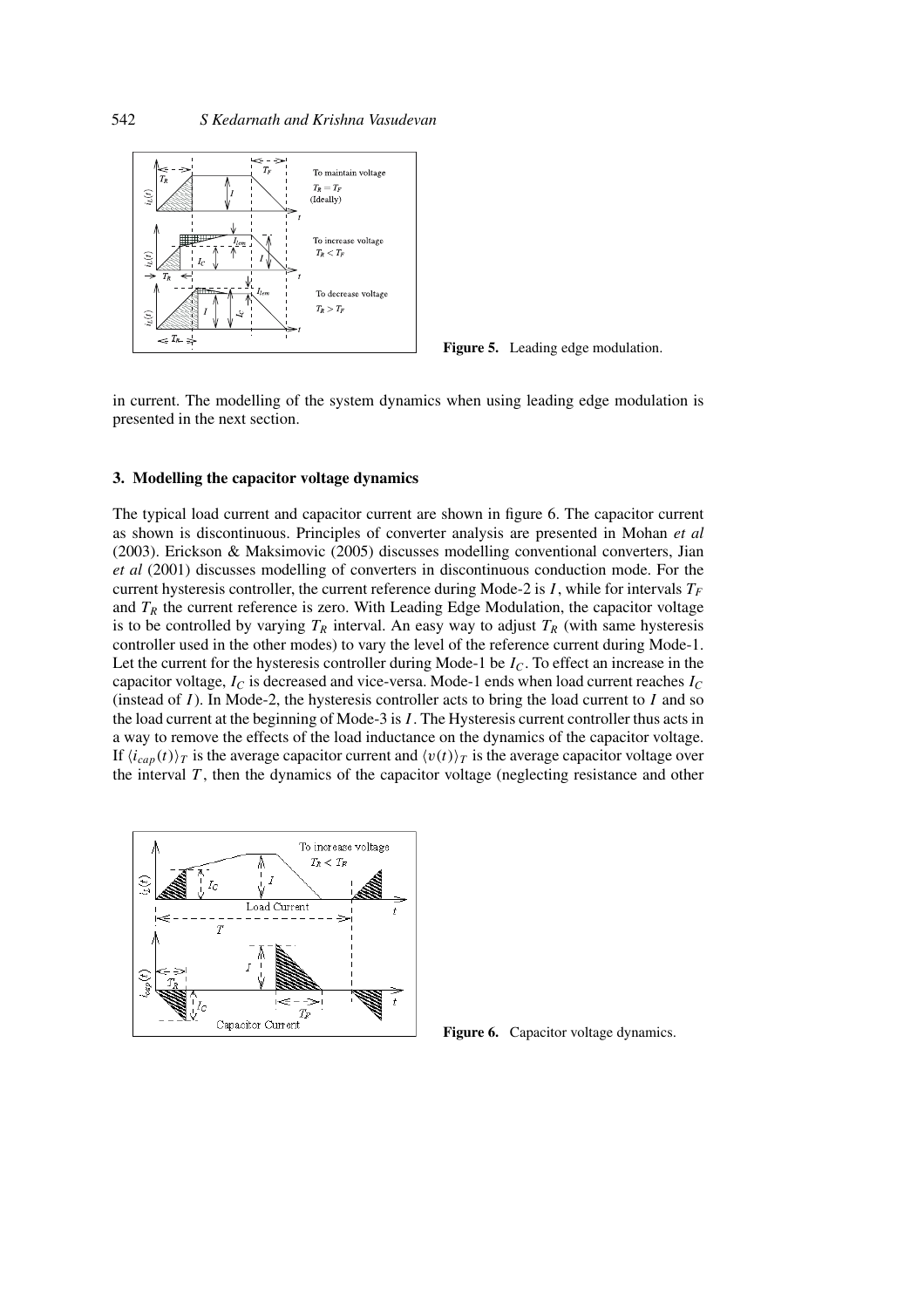losses in the circuit) is given as follows.

$$
\langle i_{cap}(t) \rangle_T = C \frac{d}{dt} [\langle v(t) \rangle_T]. \tag{1}
$$

The average capacitor current can then be computed from the net area under the triangles during one cycle in figure 6 as

$$
\langle i_{cap}(t) \rangle_T = \frac{1}{T} \left[ -\int_0^{T_R} \frac{V_{TRF}}{L} \tau d\tau + \int_0^{T_F} \left( I - \frac{V_{TRF}}{L} \tau \right) d\tau \right]. \tag{2}
$$

After evaluating the integral (capacitor current rises and falls linearly with time),

$$
\langle i_{cap}(t) \rangle_T = \frac{1}{T} \left[ -\frac{V_{TRF}}{2L} T_R^2 + I T_F - \frac{V_{TRF}}{2L} T_F^2 \right],\tag{3}
$$

where  $V_{TRF} = \langle v(t) \rangle_T$ , the average capacitor voltage,  $T_R = (LI_C/V_{TRF})$  and  $T_F = (I_C/V_{TRF})$  $(LI/V_{TRF})$ . Simplifying (3),

$$
\langle i_{cap}(t) \rangle_T = \frac{L}{2T \langle v \rangle_T} [I^2 - I_C^2]. \tag{4}
$$

From (3) and (4), we get

$$
C\frac{d}{dt}[\langle v\rangle_T] = \frac{L}{2T\langle v\rangle_T}[I^2 - I_C^2].
$$
\n(5)

Rearranging the above equation, we get (6), the model for the capacitor voltage dynamics.

$$
\frac{2TC}{L}\langle v\rangle_T \frac{d}{dt}[\langle v\rangle_T] = [I^2 - I_C^2].\tag{6}
$$

This is an averaged large signal model which is nonlinear and has to be linearized about an operating point to get a small signal model for the purpose of control. This is done by applying small signal perturbations.

Under steady state conditions, the average capacitor voltage does not change, and  $I = I_C$ . Now let the system be perturbed so that,

$$
\langle v \rangle_T = V + \hat{v} \tag{7}
$$

$$
\langle I \rangle_T = I + \hat{i} \tag{8}
$$

$$
\langle I_C \rangle_T = I_C + \hat{i}_C,\tag{9}
$$

where  $\hat{v}$ ,  $\hat{i}$  and  $\hat{i}_C$  are the small signal perturbations. Then (6) is evaluated as follows.

$$
\frac{2TC}{L}(V+\hat{v})\frac{d}{dt}[(V+\hat{v})] = [(I+\hat{i})^2 - (I_C+\hat{i}_C)^2]
$$
\n(10)

$$
\Rightarrow \frac{2TC}{L}(V)\frac{d}{dt}\hat{v} + \frac{2TC}{L}(\hat{v})\frac{d}{dt}\hat{v} = 2I(\hat{i} - \hat{i}_C) + [(\hat{i})^2 - (\hat{i}_C)^2].
$$
 (11)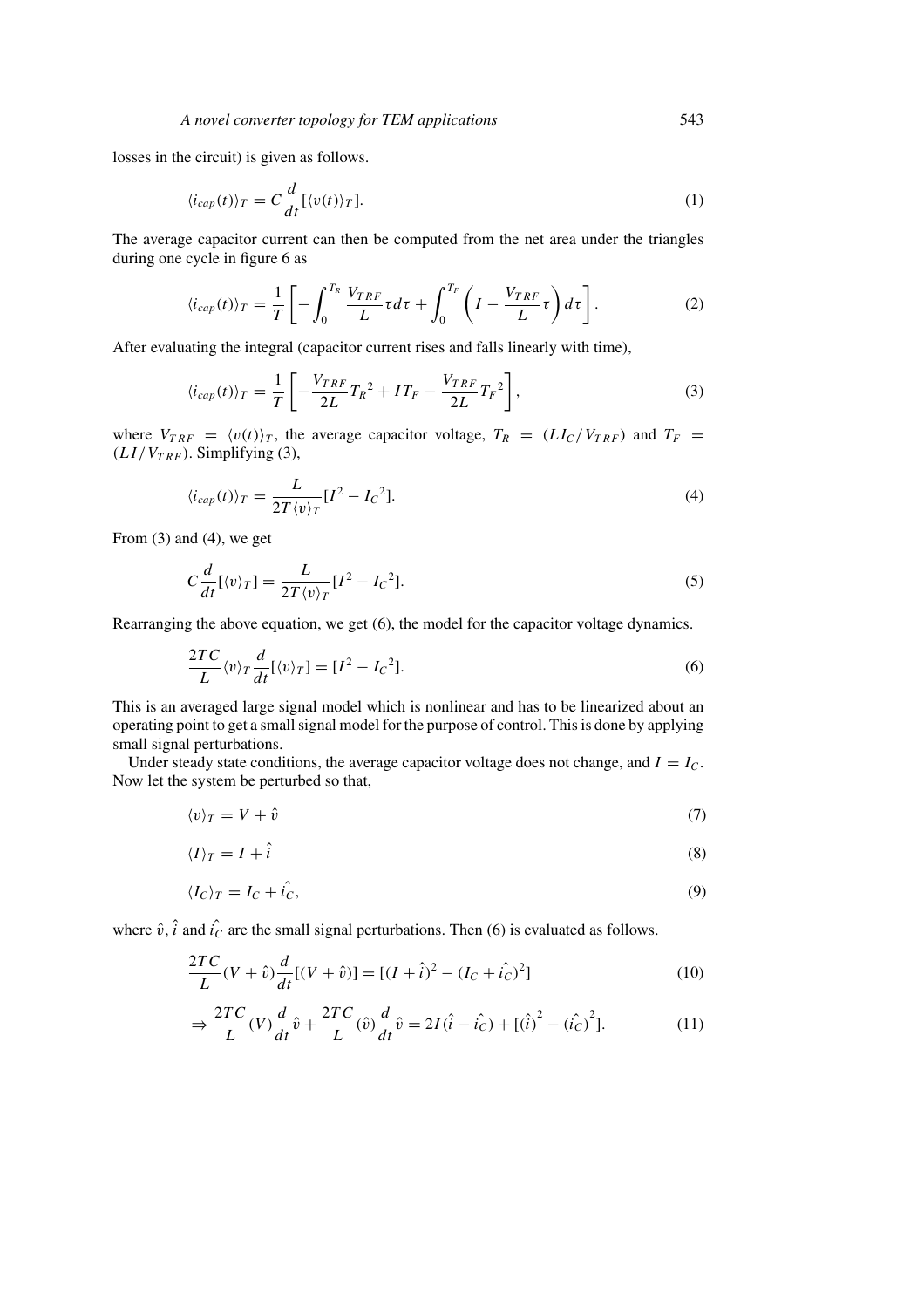Neglecting the higher order terms, we get

$$
\frac{2TCV}{L}\frac{d}{dt}\hat{v} = 2I(\hat{i} - \hat{i}_C). \tag{12}
$$

Taking the Laplace transform,

$$
\frac{TCV}{L}s\hat{V}(s) = I[\hat{I}(s) - \hat{I}_C(s)]
$$
\n(13)

$$
\hat{V}(s) = \frac{T_F}{TCs}[-\hat{I}_C(s) + \hat{I}(s)],
$$
\n(14)

which is the small signal ac model of the system. We can see that the representation is that of an integrator.  $\hat{I}_C(s)$  is the control input since it directly determines  $T_R$ .  $\hat{I}(s)$  is considered as a disturbance input as far as this control loop is concerned.

#### 3.1 *Control structure*

A simple feedback controller for the capacitor voltage control is shown in figure 7. The variables with a '\*' superscript indicate reference quantities. The plant model equations are included in a block diagrammatic format in this figure, showing  $\hat{I}_C(s)$  as the control input and  $\hat{I}(s)$  as a disturbance. The voltage controller generates the current reference  $I_C^*$ , used by the controller during Mode-1. In the actual system, the current reference  $I^*$  is set by the user depending on the depth of exploration. The capacitor voltage has to adjust to fulfil the fall time requirement. Hence the voltage reference is obtained from the current reference *I* <sup>∗</sup>. As  $\hat{I}(s)$  acts as a disturbance to the voltage control loop, but since a measure of it is available, a modified, feed forward controller as in figure 8 can be used to improve the dynamics of the system. This structure aims to cancel the effects of  $\hat{I}(s)$  on the plant. The controllers designed are simple proportional controllers, since the plant is already of integrating type. Figure 9 compares the response obtained from the small signal equations and actual circuit simulation, both in closed loop for a full scale model. The experiment corresponds to a step change in current reference *I*<sup>\*</sup>. The figure shows the current through the exciter coil from actual circuit simulation (bottom trace), and compares the voltages across the capacitor from circuit simulation and small signal model. The first step at t=0 is a large signal disturbance. It can be seen that while the nature of response of the capacitor voltage is similar, the rise



**Figure 7.** Voltage controller.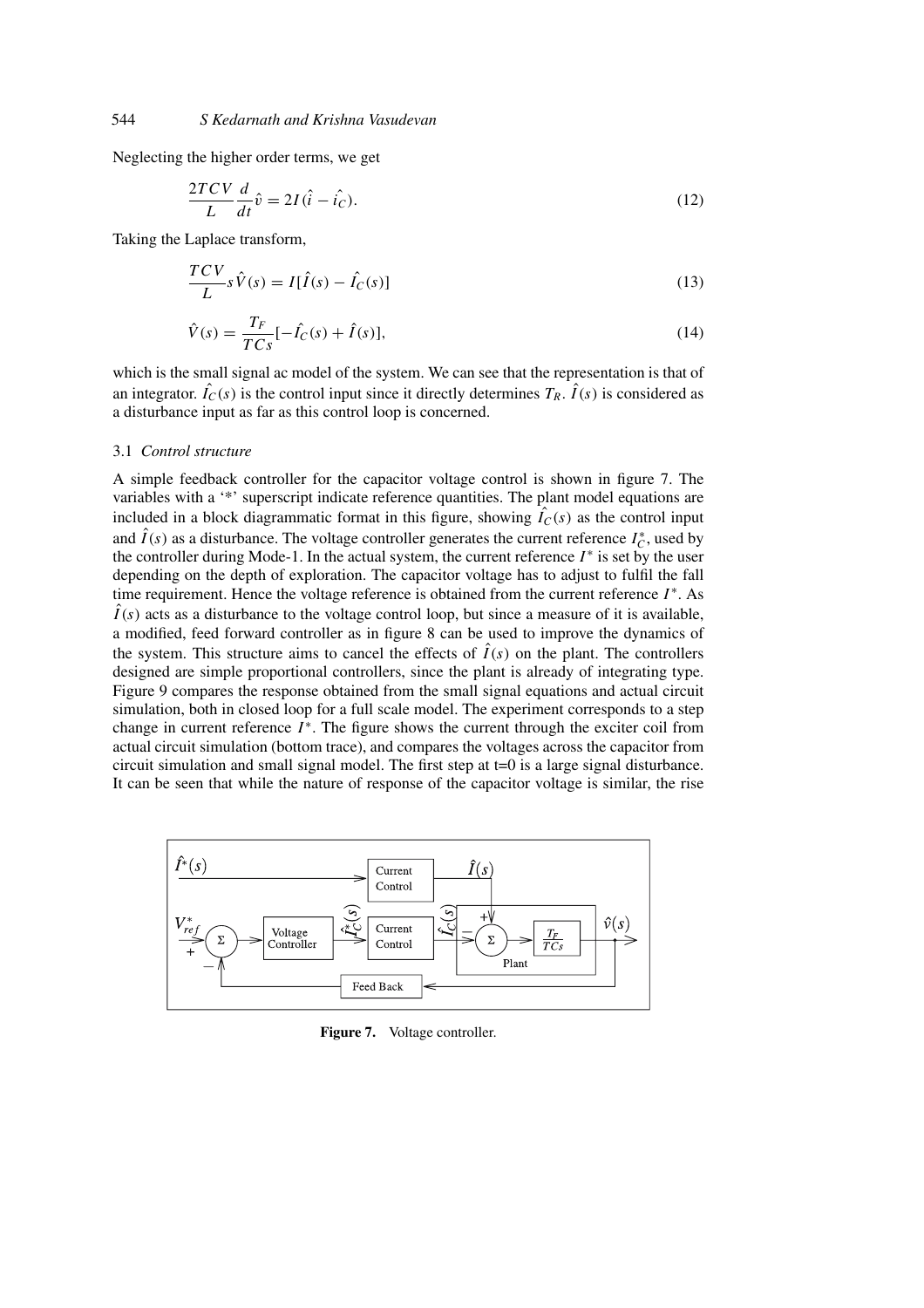

Figure 8. Feed forward controller.

times are different. The model is clearly not able to predict large signal effects. The second transient shown is a small current step at  $t = 0.5$  s. In this case it can be seen that the small signal model is able to accurately predict the circuit simulated voltage in dynamics and steady state. This validates the modelling effort and the control performance.

## **4. Experimental results**

A laboratory scale prototype of the transmitter (2·5 m diameter, 3 turns) and the power converter  $(I = 30 \text{ A})$  were fabricated to validate the proposed topology and control structure. For these parameters, the prototype design values and components are as follows;

$$
C = 2200 \,\mu\text{F}, L = 940 \,\mu\text{H}, R = 0.13 \,\Omega
$$

 $S_{A,B,AB}$  = MOSFET, 200 V, 60 A,  $D_x$  = ULTRA FAST diodes, 200 V, 60 A

 $k_p = 4$ ,  $f = 25$ , 75, 125 Hz, selectable,  $T_F = 200 \,\mu s$ ,  $T_{Smin} = 1 \,\text{ms}$ 

 $I =$ up to 30 A,  $V_B = 12$  V,  $T_{Smax} = 10$  ms @25 Hz, 80% duty cycle @75, 125 Hz.



**Figure 9.** Model, controller validation, closed loop.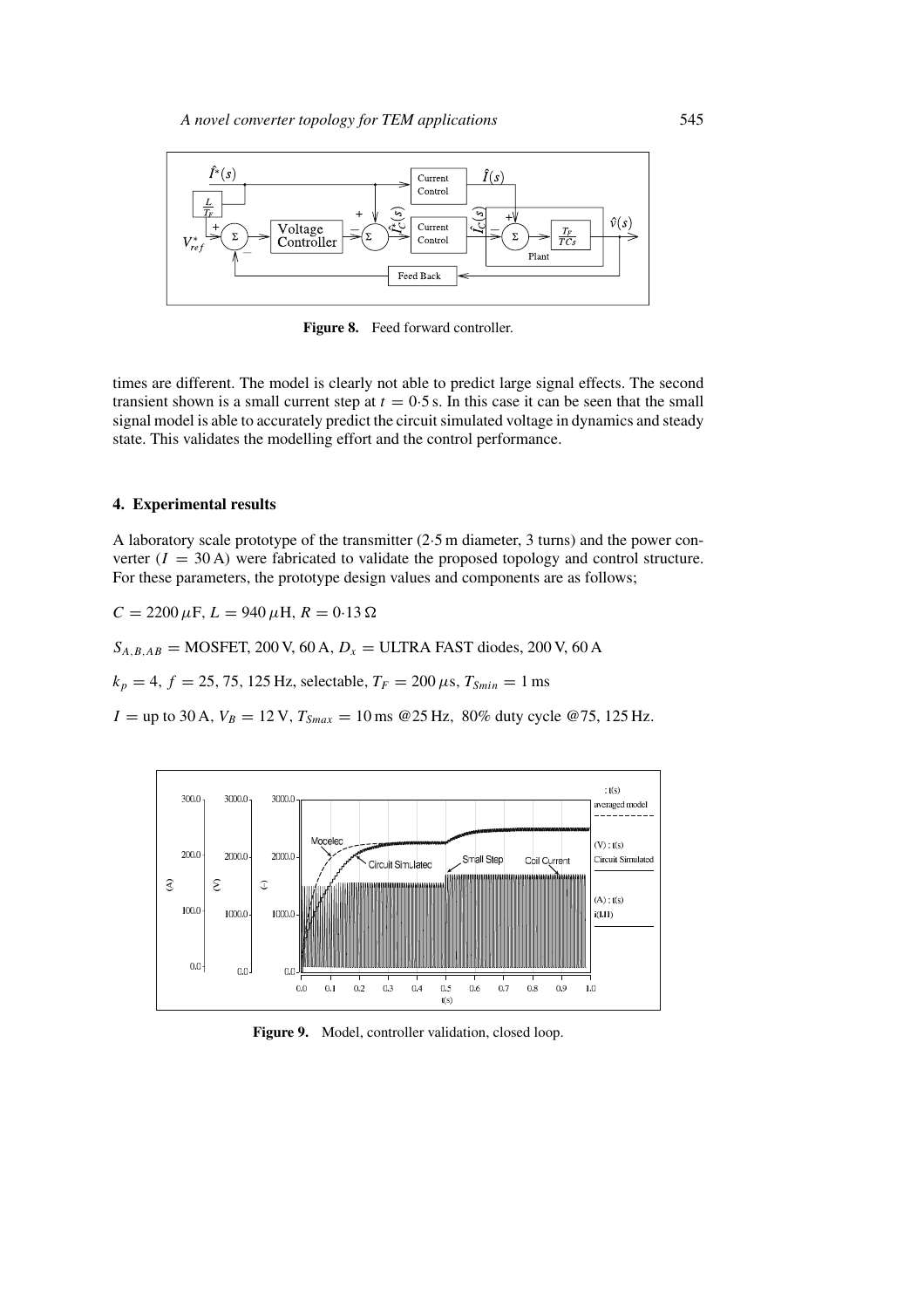

**Figure 10.** Typical load current.

# 4.1 *Typical load current*

The load current and the corresponding capacitor voltage ( $\approx$  15 A, 125 Hz,  $T_s = 4$  ms) is shown in figure 10. The fast rise/fall in load currents during  $T<sub>S</sub>$  and  $T<sub>F</sub>$  can be seen. The ripple seen on the load current waveform is due to the action of hysteresis control. It can be seen that the capacitor voltage drops at the beginning of the ON time due to energy outflow and regains voltage during turn OFF. It may be noted that even under steady state conditions, due to the losses in the converter,  $I_C \neq I$ . The two distinct slopes during the current rise, therefore, are a result of the leading edge modulation.

## 4.2 *Fall time*

The fall intervals for several different load current amplitudes are shown in figure 11. It can be seen that the fall durations are practically independent of the level of load current as desired at 200 *μ*s. The corresponding modelled and experimental capacitor voltage variation with respect to load current is shown in figure 12. In all these experiments the battery voltage is maintained constant at 12 V. It can be seen that the capacitor voltage estimated, and measured



Figure 11. Load current fall time.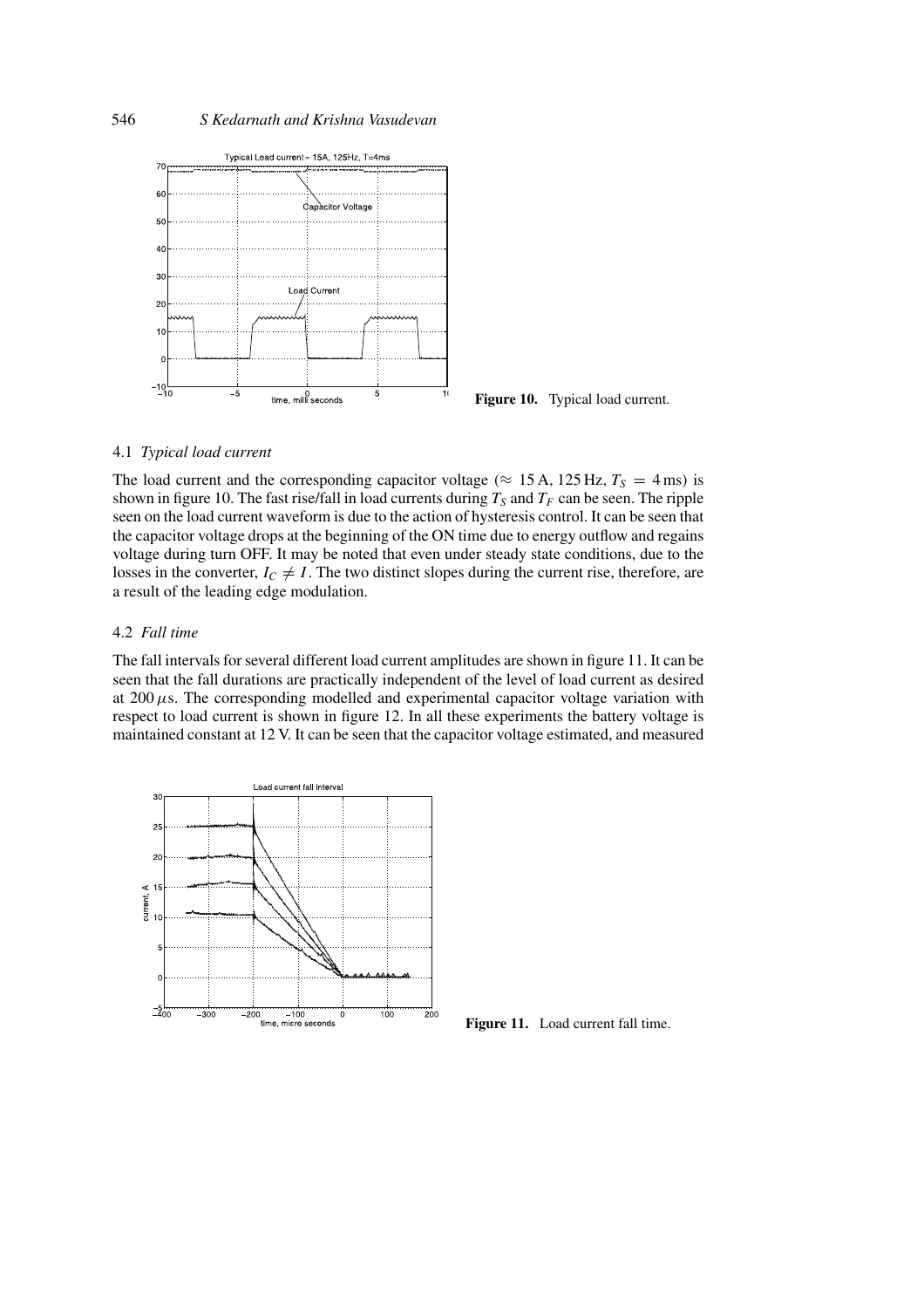

**Figure 12.** Capacitor voltage.

match closely and increase with the current requirement linearly. Their independence on the frequency of operation is also clearly brought out in both model and experiment. The close match between the modelled and actual values of capacitor voltage and the constant fall times for varying load currents clearly validate the theory. The maximum voltage gain achieved is 11·25, which is high compared to the conventional boost converters.

#### 4.3 *Power calculations*

In this topology, the low voltage dc source is used to supply the losses in steady state only, while the coil energy is recycled. In order to estimate the power requirements of this source, the estimated values are compared with experimental values in figure 13. In these computations, the estimated value is arrived at by taking into consideration device losses and coil resistance losses. The reasonably good match between the estimated and measured power requirements can form the basis of proper source selection in actual full scale implementations. In the other topologies that the authors explored or experimented with, the coil energy was dissipated in a resistor, while in the topology presented here, the coil energy is recycled leading to much lower power requirements.



**Figure 13.** Power required.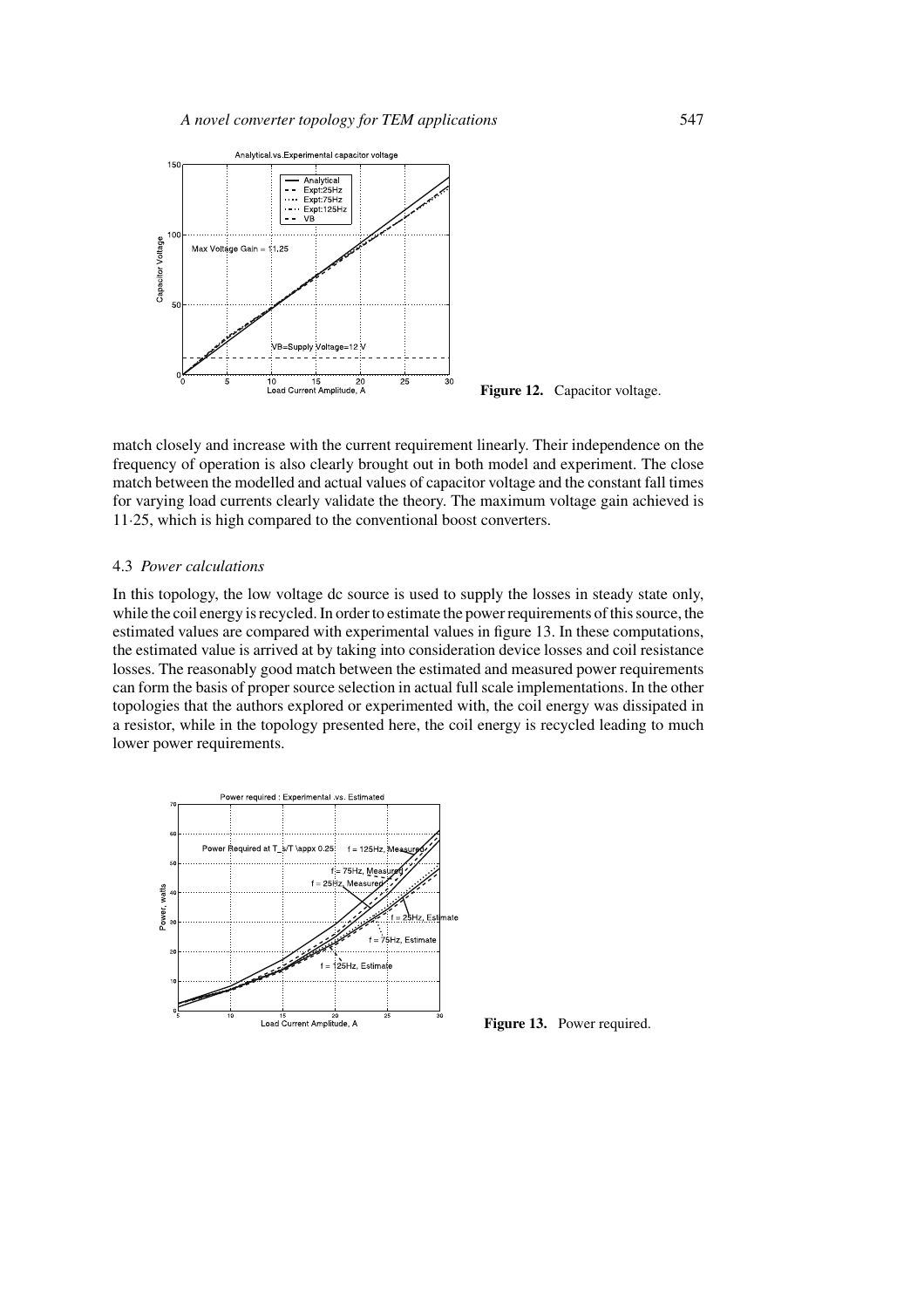

**Figure 14.** Large signal response comparison.

#### 4.4 *Transient response*

The simulated and experimental plots for a typical large signal change, a 50% load step from zero to 15 A, at  $t = 0$  for  $f = 125$  Hz,  $T_s = 4$  ms, are shown in figure 14. The current is 125 Hz, 50% trapezoidal waveform (as in figure 10). But the time axis is large, the current appears as dark area in the figure. The circuit simulated and the experimental capacitor voltage can be clearly seen. This shows the close relation between the simulated and real world results. The simulated and experimental plots for a typical small signal change (current step from 15.5 A to 17.8 A, at  $f = 125$  Hz,  $T_s = 4$  ms s) are shown in figure 15. As in the large signal response, here again the current appears as dark area due its high frequency. The dynamic and steady state values from the circuit simulation and experimental are very close. This close match in capacitor voltages from simulation and experiment validate the converter modelling and control.

#### **5. Conclusion**

A new power converter topology, for TEM applications, was proposed. A new control technique *Leading Edge Modulation* was implemented. The converter was modelled and a simple



**Figure 15.** Small signal response comparison.